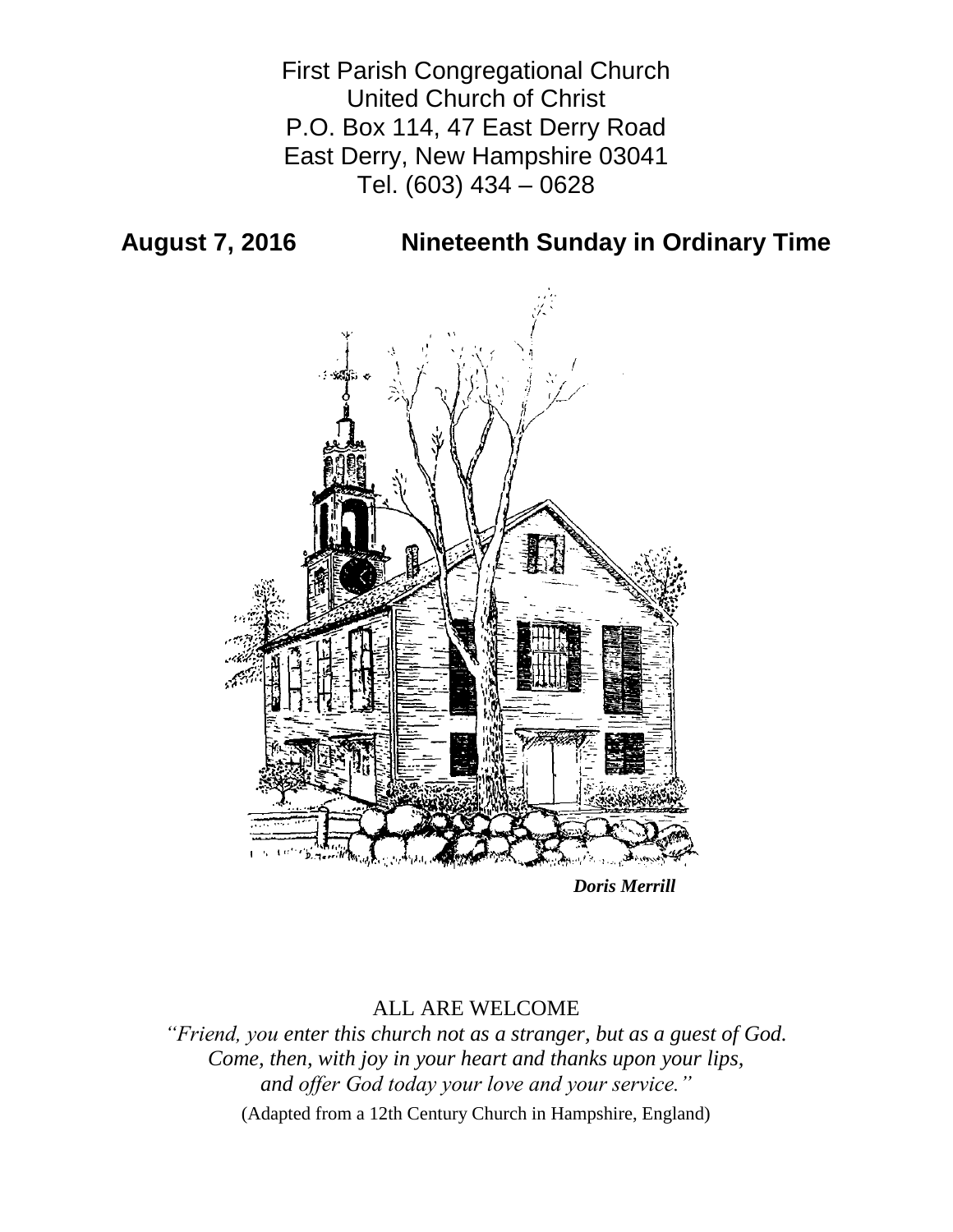*August 7, 2016 Nineteenth Sunday in Ordinary Time*

**First Parish Congregational Church, United Church of Christ, is a community of faith built upon a firm foundation of worship, prayer and education.**

**In affirming diversity, we are dedicated to welcoming all people who seek the Word of God, Christian fellowship and service to others.**

**In partnership with Christ and led by the Holy Spirit,**

**we reach out to the ever-widening community through active and loving ministry.**

## **WELCOME TO ALL OF GOD'S CHILDREN**

WELCOME & ANNOUNCEMENTS; SHARING JOYS & CONCERNS

## **WE GATHER INTO THE PRESENCE OF GOD**

\*HYMN NO.436 *"God of Grace and God of Glory"*

### \*CALL TO WORSHIP

- One: Gather before God, people of the covenant.
- **All: Let us listen for God's Word, O faithful ones.**
- One: God has summoned us to this place.
- **All: We believe God will speak to us here.**
- One: Let us come to honor God and give thanks.
- **All: We will seek to learn and follow in God's way.**

### \*PRAYER OF INVOCATION (in unison)

**For the rich heritage we have received from your hand, we are grateful, O God. You have fashioned our hearts and observed our deeds. Teach us here what we need to know in order to live faithfully in this troubled world. Lead us beyond the routines of worship to a genuine, life changing encounter with you. Amen.**

\*SONG OF PRAISE #759 **Glory to the Creator, the Christ, the Holy Spirit, Three-in-One; as it was in the beginning, is now, and ever shall be, world without end. Amen. Amen.**

### CALL TO CONFESSION

Do we live in self-protective rebellion against God's call to rescue the oppressed and devote ourselves to seeking justice for all?

## PRAYER OF CONFESSION (in unison)

**Almighty God, we confess that we have shaped our own standards and values rather than seeking to know you will. We turn from faith in you. Our hearts focus on the things we can accumulate. Lead us, O God, into acts of compassion, that our attitudes may be reshaped and a right relationship with you restored. Amen.**

### ASSURANCE OF FORGIVENESS

Jesus invites us to stand, to feel our own strength, to understand our own power, to sense the changes that love is accomplishing within us and among us. Praise God, who has blessed and forgiven us.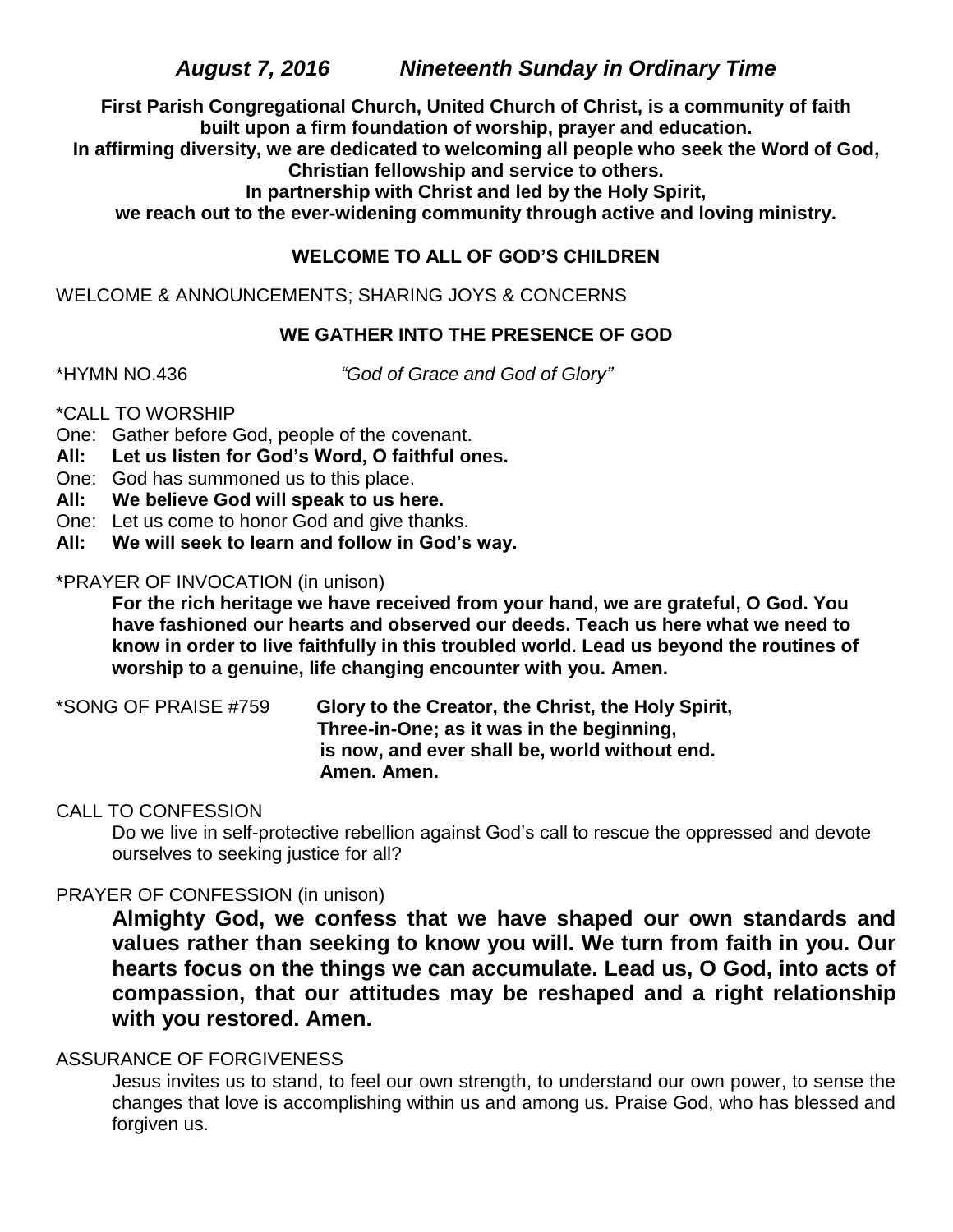CHILDREN'S OFFERING "*Jesus Loves Me"*

PRAYER OF DEDICATION (in unison)

**Dear God, we offer you our gifts with thanks and praise, be with us and guide us all of our days. Teach us how to love each other, and to shine your light into the world. Amen.** CHILDREN'S MESSAGE NEWSPAPE AND SUE HANDY SUE HANDY

THE LORD'S PRAYER

**Our Father, who art in heaven, Hallowed be Thy name. Thy kingdom come; Thy will be done; on earth as it is in heaven. Give us this day our daily bread and forgive us our debts as we forgive our debtors. Lead us not into temptation, but deliver us from evil; for Thine is the Kingdom, and the Power, and the Glory forever. Amen**.

## **THE SACRAMENT OF HOLY COMMUNION**

\*HYMN NO. 342 *"Be Known to Us in Breaking Bread"*

INVITATION TO THE TABLE with the PRAYER of CONSECRATION

OUR SACRED STORY

SHARING the MEAL

We celebrate Communion this morning by Intinction. You are invited to come forward where you will be invited to receive a morsel of bread and dip it into the grape juice. Your children are invited to participate and we trust that you will teach them the sacred meaning of this holy meal.

The **gluten-free bread station** is located in front of the keyboard.

## PRAYER of THANKSGIVING (in unison)

**Thank you, God, for life in the Spirit of Jesus: For gladness in this bread and cup, for love that cannot die, For peace the world cannot give, for joy in the company of friends, For the glory of creation, for the mission of justice you have made our own. In the name of Jesus, we pray. Amen.**

|                                  | WE HEAR GOD'S WORD FOR US     |                           |  |
|----------------------------------|-------------------------------|---------------------------|--|
| *HYMN NO. 609                    | "Now is the Time Approaching" |                           |  |
| <b>NEW TESTAMENT</b>             | Hebrews 11:1-3, 8-16          | (N.T. p. 242)             |  |
| <b>GOSPEL</b>                    | Luke 12:32-40                 | $(N.T. pp. 76-77)$        |  |
| <b>SERMON</b>                    | "Wallets That Don't Wear Out" | The Rev. Dr. Deborah Roof |  |
| WE RESPOND WITH MUSIC AND PRAYER |                               |                           |  |

SPECIAL MUSIC **SPECIAL MUSIC** SPECIAL MUSIC Brian Lew is playing Leon Berry's trombone, (RIP August 5, 2015)

PASTORAL PRAYER

## **WE RESPOND WITH OUR FINANCIAL GIFTS**

## OFFERTORY INVITATION

Where your treasure is, there your heart will be also. When you invest generously in the work to which God calls us, your whole life is drawn into fulfilling relationships with God and with the people you are helping.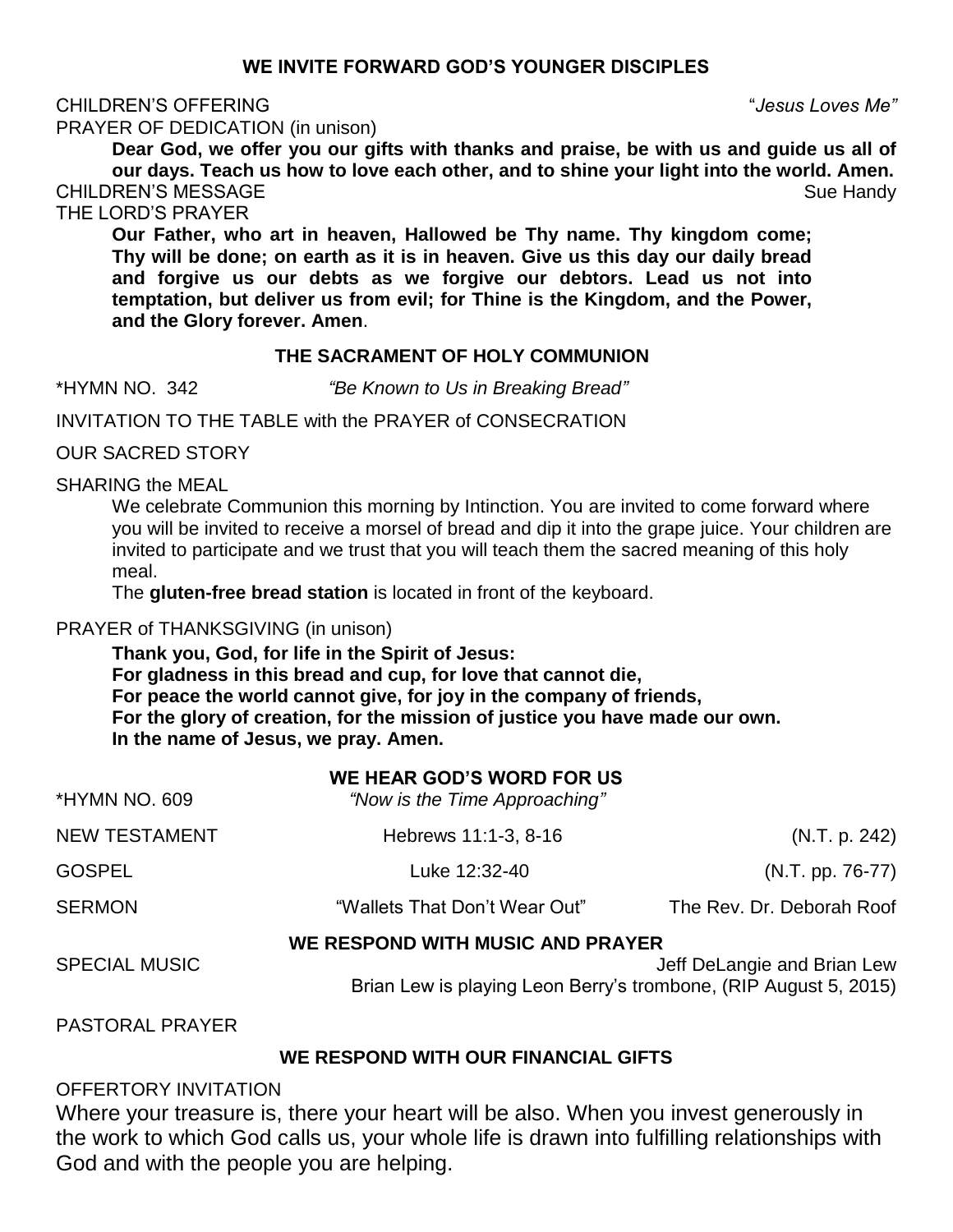### OFFERTORY MUSIC

\*DOXOLOGY #780 **Praise God from whom all blessings flow; Praise God, all creatures here below; Praise God above, you heavenly host: Praise Father, Son, and Holy Ghost.**

### \*PRAYER OF DEDICATION

**Thank you, God, for welcoming us into your caring realm, where we claim the needs of others as our concern. We are finding a homeland in your service and we are grateful. Above all, may our offerings be an outpouring of thanksgiving for a God who does not forget us.**

### **WE GO OUT TO LOVE AND SERVE A LOVING, SERVING GOD**

\*HYMN NO. 547 *"Amazing Grace"* **BENEDICTION** CONGREGATIONAL RESPONSE: Let there be Peace on Earth Let there be Peace on Earth and let it begin with me. Let there be peace on earth - The peace that was meant to be. With God, our Creator; Family all are we. Let me walk with my Neighbor In perfect harmony.

Let peace begin with me - Let this be the moment now. With every step I take -Let this be my solemn vow. To take each moment And live each moment in peace eternally. Let there be peace on earth, And let it begin with me.

POSTLUDE

*\*Indicates all that are able may stand.*

# *This service is dedicated to the loving memory of John M. Palmer, Jr., (RIP July 31, 2006) ~ beloved brother, father, and grandfather.*

GREETER(s) Verna Elwell and Shirley Dickason PASTOR The Rev. Dr. Deborah Roof ASSOCIATE PASTOR **The Rev. Heidi Carrington Heath** MUSIC DIRECTOR Susan Handy ACCOMPANIST/ORGANIST ACCOMPANIST ACCOMPANIST/ORGANIST INTERIM ADMINISTRATIVE ASSISTANT **Rebecca Cobban** 

MINISTERS OF THE CHURCH MINISTERS OF THE CHURCH DEACONS OF THE MONTH CINC CINC CIND CONSERVERSE CONSERVERSE CONSERVERSE PRODUCED AT A CONSERVERSE CONSERVERSE P LAY READER Jaime Robinson USHERS Diaconate Michael Bryan

### **First Parish Congregational Church, United Church of Christ**

PO BOX 114, 47 East Derry Rd East Derry, NH 03041 Tel. 603.434.0628 Fax. 603.437.3001 Office Manager: Rebecca Cobban Email: officemgr@fpc-ucc.org Office Hours: Monday-Friday 10:00 AM – 4:30 PM Our website [www.fpc-ucc.org](http://www.fpc-ucc.org/) Find us and 'friend us' on Facebook [www.facebook.com/fpcucc](http://www.facebook.com/fpcucc)